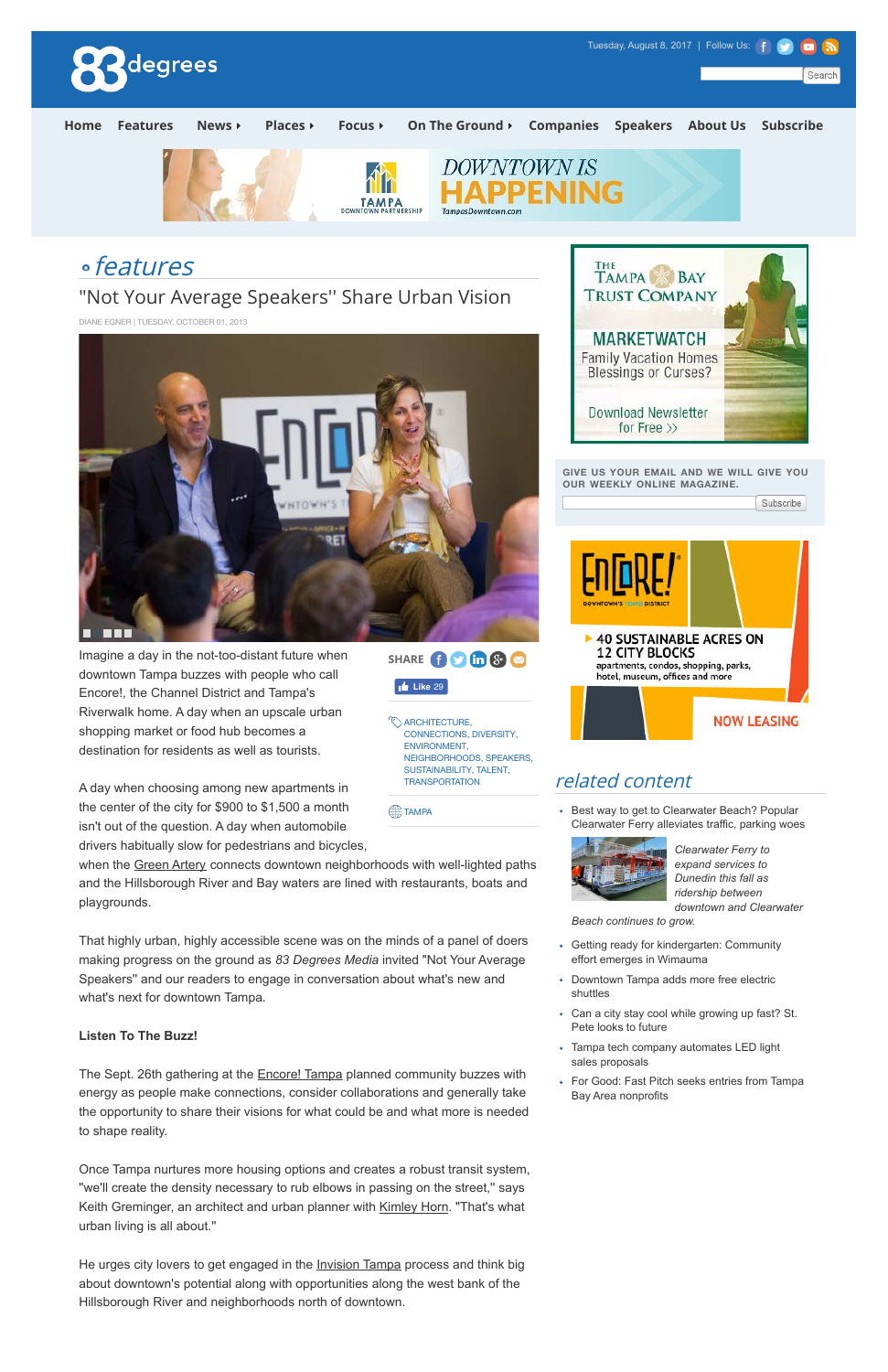"Mayor Buckhorn 'gets it' as a student of urban planning from way back,'' Greminger says. "I'm also a big proponent of what Ed Turanchik (a former Hillsborough County commissioner and longtime champion for urban living) is trying to do'' to create a water ferry transportation system.

## **Creating A Walkable, Bike-Friendly City**

Andrew Blikken, a **bike-sharing advocate** and instigator, who is helping the city create a high-tech system for making bicycles available and traceable for work and leisure around town, points to Beach Drive in St. Petersburg as a model for urban vibrancy that could be duplicated in downtown Tampa with proper encouragement.

"Why not create a medical complex in downtown Tampa around USF's CAMLs project?" an audience member enthuses.

He urges Tampa to go after a new stadium for the Rays not so much as a boon for its downtown, but as a boon for St. Petersburg's downtown, believing that Johns Hopkins, USF and other medical innovators could invest in the existing stadium site to create a medical research and healthcare delivery complex similar to what is growing in Orlando around Lake Nona.

# **Growing Up, Growing Big**

Franklin Street and specifically the now vacant Kress and Grant buildings could one day be home to an upscale market similar to the **Oxbow Public Market** in Napa Valley or the Baltimore Food Hub that engages culinary classes to create and sell edible wares, suggests Jeannette Jason, a co-owner of the buildings who is seeking investors and developers to revive the property as the retail center of the city.

Jason is meeting with ideators, creatives and innovators to consider options and aims to have plans take off in the next year or so across Florida Avenue from the renovation now underway of the Classic Federal Courthouse into a boutique hotel.

• How to end homelessness? Tampa Bay area nonprofits bring fresh, new approaches



Such a market would be supported by new tenants in the Residences at the Riverwalk, an apartment tower planned by Developer Greg Minder and UHSI next to the Straz Center and the Patel Conservatory. The biggest challenge he and other developers face, Minder says, is balancing the economics of costs and demand for parking.

"People used to bar hop on roller skates in downtown Tampa,'' says Minder. "We need that back -- bar hopping on roller skates" and other innovative fun activities that attract people sans their automobiles.

"Greg's project will be a catalyst for the whole north end of downtown,'' Greminger says. "It will create waterfront opportunities that we haven't seen yet.''

Urban Pioneer Michelle Deatherage, who opened Duckweed Urban Market to solve the problems created by the lack of a grocery store downtown, says the intangible benefits of building community far outweigh the investment required. When people see each other regularly, walk their dogs together and engage in conversation, the vibrancy of urban living surpasses all other values. Duckweed provides the urban space to build community as well as provide groceries within easy walking distance even in the heat of summer.



### **Focusing On Shaping The Future**

Most encouraging for Moderator John Dicks II, an attorney at Akerman in Tampa, and participants and sponsors of the event: Conversation at the "Not Your Average Speakers'' event started well before and continued well past the formal gathering and is still going on, say hosts LeRoy Moore of **Encore!** Tampa and the Tampa Housing Authority, and Christine Burdick of the Tampa Downtown Partnership.

The speakers series serves as a catalyst for thought, a generator of new ideas and a place where people who might not know each other can find their peeps

**TAMPA BAY TRUST COMPANY MARKETWATCH Family Vacation Homes Blessings or Curses?** Download Newsletter for Free  $\gg$ 

VIEW ALL FEATURE STORIES



# top feature stories

*From developing urban rest stops and locations for people to fill water bottles to expanding mental health programming, local charities are focused on*

*solutions to end homelessness.*

- USF patents: Local scientists pursue innovations to make our lives better
- Tampa Bay Area: Most anticipated development projects in 2017
- Florida communities prepare for sea level rise, potential costs to local economy
- How much does it really cost to live in the Tampa Bay area?
- Best way to get to Clearwater Beach? Popular Clearwater Ferry alleviates traffic, parking woes
- Tampa Bay dating scene heats up with new options for meeting someone special
- The Art of the Brick debuts LEGO masterpieces in Tampa Bay Area
- Vision Zero: Bicycling with local paralympic cyclist hopeful Leo Rodgers
- USAmeriBank supports women entrepreneurs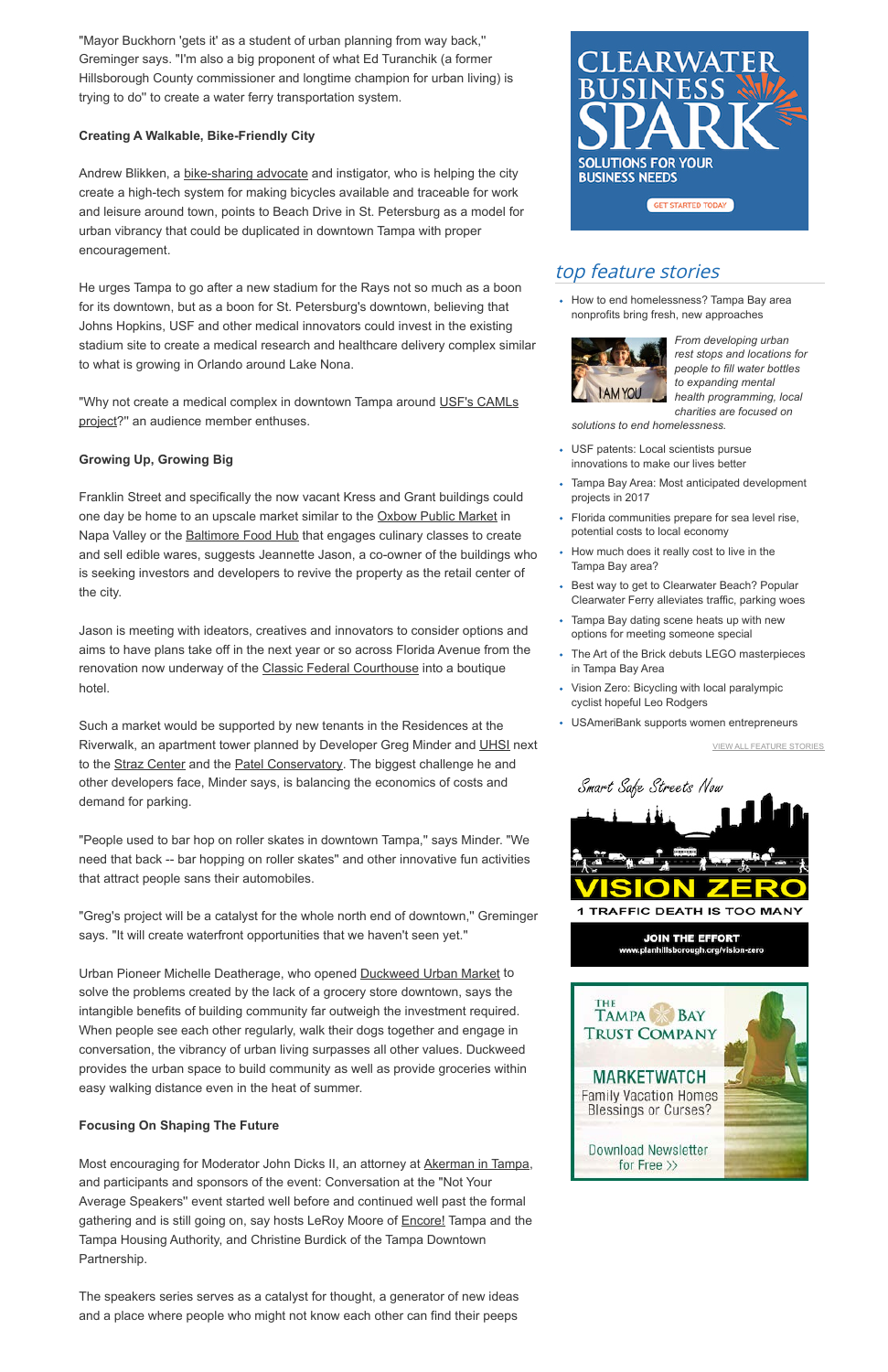Sponsor underwriters for the events include the Tampa Downtown Partnership, the Tampa Housing Authority, PNC Bank, MOSI Tampa, Baker Barrios and Tucker Hall.

and seek opportunities to work together, Burdick says.



**3 Comments** 

Sort by **Oldest**  $\blacktriangleright$ 



*Diane Egner, the managing editor and publisher of 83 Degrees Media, creates and coordinates the "Not Your Average Speakers'' events along with assistance from White Book Agency. Comments? Contact 83 Degrees.*



Read more articles by Diane Egner. Diane Egner is the publisher and managing editor at 83 Degrees Media in the Tampa Bay region of Florida.

**GIVE US YOUR EMAIL AND WE WILL GIVE YOU OUR WEEKLY ONLINE MAGAZINE.**

Subscribe







### **Anneliese Meier** · Works at Self-Employed

Exciting news. I would love to bike downtown once again - or to Ybor, as I did 20 years ago. I would also take a trolley. There are beautiful buildings in downtown Tampa and if they cannot be renovated perhaps the facades can be saved. As far as the Urban Food movement - have any large-scale local agriculture entities been involved yet? Such as folks from the Wishnowski farms?

Like  $\cdot$  Reply  $\cdot$   $\uparrow$  3  $\cdot$  Oct 1, 2013 11:54am



**Iris Barrientos** · Realtor at BEX Realty Great news. Very happy to hear! Like · Reply · Oct 7, 2013 3:29pm



#### **Coast Bike Share**

We couldn't be more excited to be bringing bikes to Tampa and St. Pete next year! Bringing an ease of navigation to our downtown areas will be a huge boost to the economy, enabling many short trips that wouldn't have happened otherwise. Being able to easily access Hyde Park, Downtown and Ybor City without the burden and expense of parking, not to mention access directly to your destination will be a great benefit to us all!

Like · Reply · Oct 10, 2013 10:04am

Facebook Comments Plugin

Add a comment...